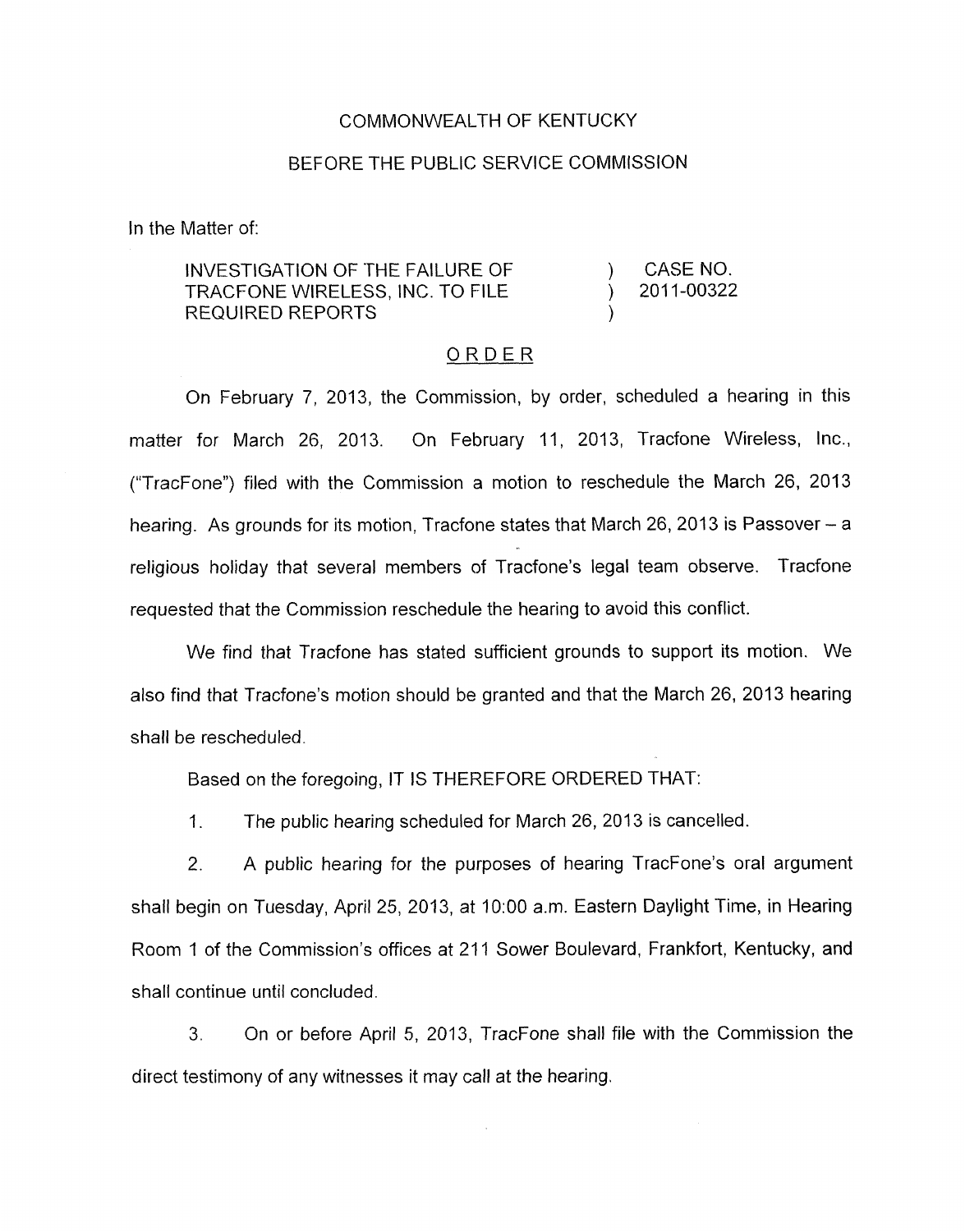By the Commission



 $ATTE/5$ Ve Øfrector Exeduti

Case No. 2011-00322